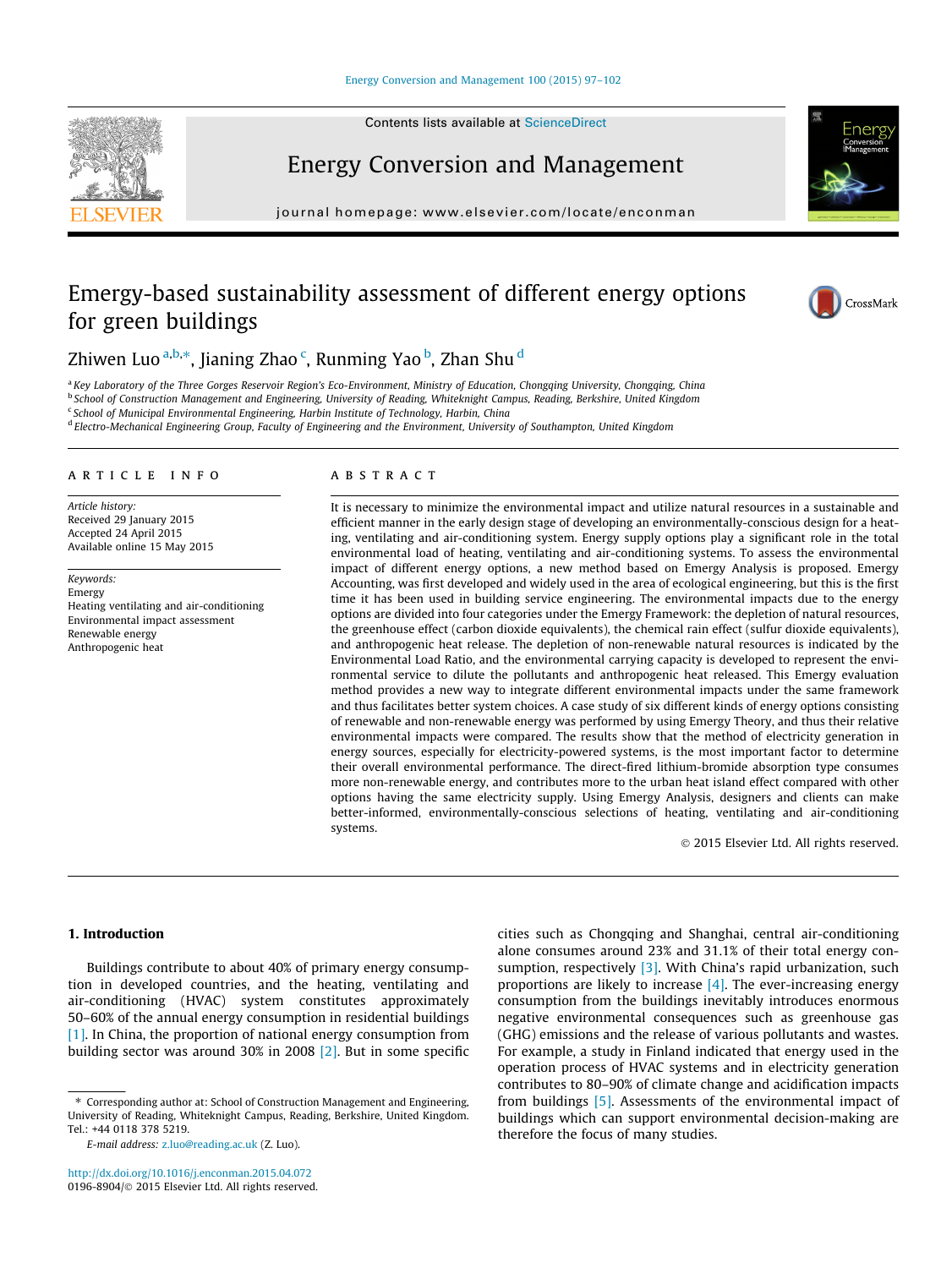Generally, there are two types of method for assessing the environmental impact of a building  $[6]$ , one is the application-oriented method, which is based on a multi-item checklist and gives a final score or certificate for a certain type of building. Many such comprehensive building environmental assessment (BEA) tools have been developed in different countries around the world. Examples include Leadership in Energy and Environmental Design (LEED) in the USA, the Building Research Establishment Assessment Method (BREAM) in the UK, the Comprehensive Assessment System for Building Environmental Efficiency (CASBEE) in Japan, BEAM-Plus in Hong Kong, and GB/T in China. The other type is the analysis-oriented approach, which involves quantitatively-based research on specific indicators or aspects, and normally serves as the technical support to the application-oriented method. The analysis-oriented approach includes several elaborative techniques such as life cycle assessment (LCA), embodied energy, and exergy assessment, which have been applied to assess HVAC systems. LCA quantifies the environmental impacts related to the entire life cycle of a product or process in respect of the energy and material flow [\[7\].](#page--1-0) Blom et al. [\[8,9\]](#page--1-0) studied different types of heating and ventilation systems in Dutch dwellings using LCA-based environmental assessment, and found that although heat pumps were considered to be a more sustainable technology, they had more negative environmental impacts compared with gas-fired boilers because they use extra electricity and more material resources. The embodied energy analysis method specifically investigates the energy efficiency of all the gross commercial energy (only including fossil energy such as coal, oil and gas)  $[10]$ . Based on the second law of thermodynamics, exergy can identify the imperfection of the system as well as the locations of the exergy losses. Yang et al. [\[11\]](#page--1-0) compared the environmental impacts of two residential heating systems during the life cycle span using expanded cumulative exergy consumption (ECExC) as the indicator. The most significant environmental impacts were identified during the operating phase, and it was found that the forced-air heating system had a lower life-cycle cost than the hot water heating system.

Despite the popularity of the above-mentioned indicators, current methodologies to quantitatively assess a building's environmental impact have the following shortcomings:

- (1) The above-mentioned indicators ignore the critical role that nature's products and services play in supporting industrial activities. For example, exergy analysis as a thermodynamic approach has been extended for life cycle and sustainability assessment; it takes for granted all goods and services from ecosystems which are required in sustaining all industrial activities [\[12\]](#page--1-0). There is no inclusion of the energy being used by ecosystems or ecological goods that indirectly contribute to building life cycle energy use. Environmental services such as the wind and solar energy are thought to be naturally free, but they should have an energy value [\[13\]](#page--1-0).
- (2) There is a lack of holistic evaluation of the overall environmental impact. It is a challenging task to create a unified framework where different environmental impacts can be compared and synthesized. Biophysical/thermodynamic models (exergy, embodied energy, etc.) allow substitution within the same form of natural capital and resource but not between different kinds or qualities [\[13\]](#page--1-0). In addition, in a building system, apart from the energy and material flows, there are the flows in relation to economic and social activities which are hard to define using the above-mentioned indicators.
- (3) No studies have considered the assessment of anthropogenic heat emission into the atmosphere by the HVAC system, which is regarded as one of the dominating factors for controlling urban heat islands [\[14\].](#page--1-0)

In order to address these above-mentioned concerns, the concept of 'Emergy' (spelled with an 'm') is introduced in the present study. Emergy Analysis (EA) is a thermodynamic environmental accounting method based on all forms of energy, materials, human labor, economic services, and information, which was first presented by Odum in the 1980s [\[15\]](#page--1-0). All types of resources can be converted into equivalents of one form of energy, i.e. solar energy, which is the common basis of all energy flows circulating within the biosphere. The ecological cost from the environmental service, which is difficult to value using commonly-defined, energy-based indicators, can be assessed by Emergy Accounting to unveil the real sustainability of the whole system. The more work done to produce a product or make a service, the higher the Emergy content of the product or service would be. EA has been widely applied in ecological engineering. Only a handful of research efforts have been made to assess building systems under the emergy framework. Meillaud et al.  $[16]$  was the first to apply emergy accounting into building sector, and they evaluated a school building in Switzerland, with the output of scientific information disseminated via publications, courses, students, and services. Pulselli et al. [\[17\]](#page--1-0) evaluated the environmental resource use of three wall systems for building envelops relative to different geographical locations and climates using emergy evaluation. Pulselli et al. [\[18\]](#page--1-0) applied emergy analysis to assess the specific emergy of cement and concrete for building materials. The results identified a high dependence of cement and concrete production on external resource flows. Li et al. <a>[\[19\]](#page--1-0)</a> presented an eco-efficiency evaluation of building manufacturing for six residential buildings in China using emergy analysis. The evaluation results revealed that construction materials were the dominating source of the total emergy amount for building manufacturing. Surprisingly, no studies of HVAC systems have been found, especially energy supply options. In this paper, the efforts are devoted to evaluating the environmental performance of the different energy options adopted in the HVAC system. In order to take into account the anthropogenic heat emissions from the HVAC system, the concept of a support area to absorb anthropogenic heat emission based on emergy analysis was developed. The emergy evaluation considers the environmental impact of natural resources depletion, GHG emission and anthropogenic heat within the same framework. Therefore, the environmentally favorable design solutions can be optimized. This emergy-based framework can aid decision-making in the selection of the best available technologies to minimize the environmental impact of different energy options for HVAC systems.

### 2. Environmental impact assessment indicators based on Emergy

#### 2.1. Emergy concept

By definition, emergy uses the thermodynamic basis of all forms of energy and materials (measured by their heat content, mass or energy, i.e. the available energy of each flow relative to the environment), but converts them into equivalents of one form of energy, usually sunlight. The units of emergy are emjoules, to distinguish them from joules, referring to the available energy of one kind consumed in transformations. For example, sunlight, fuel, electricity, and human services can be put on a common basis by expressing them all as the emjoules of solar energy required to produce each one. Therefore, solar emergy is often used with unit solar emjoules (abbreviation: sej). As a whole, the emergy analysis accounts for quality differences among distinct forms of energy and allows for the inclusion of information and monetary flows with energy and materials [\[20\]](#page--1-0).